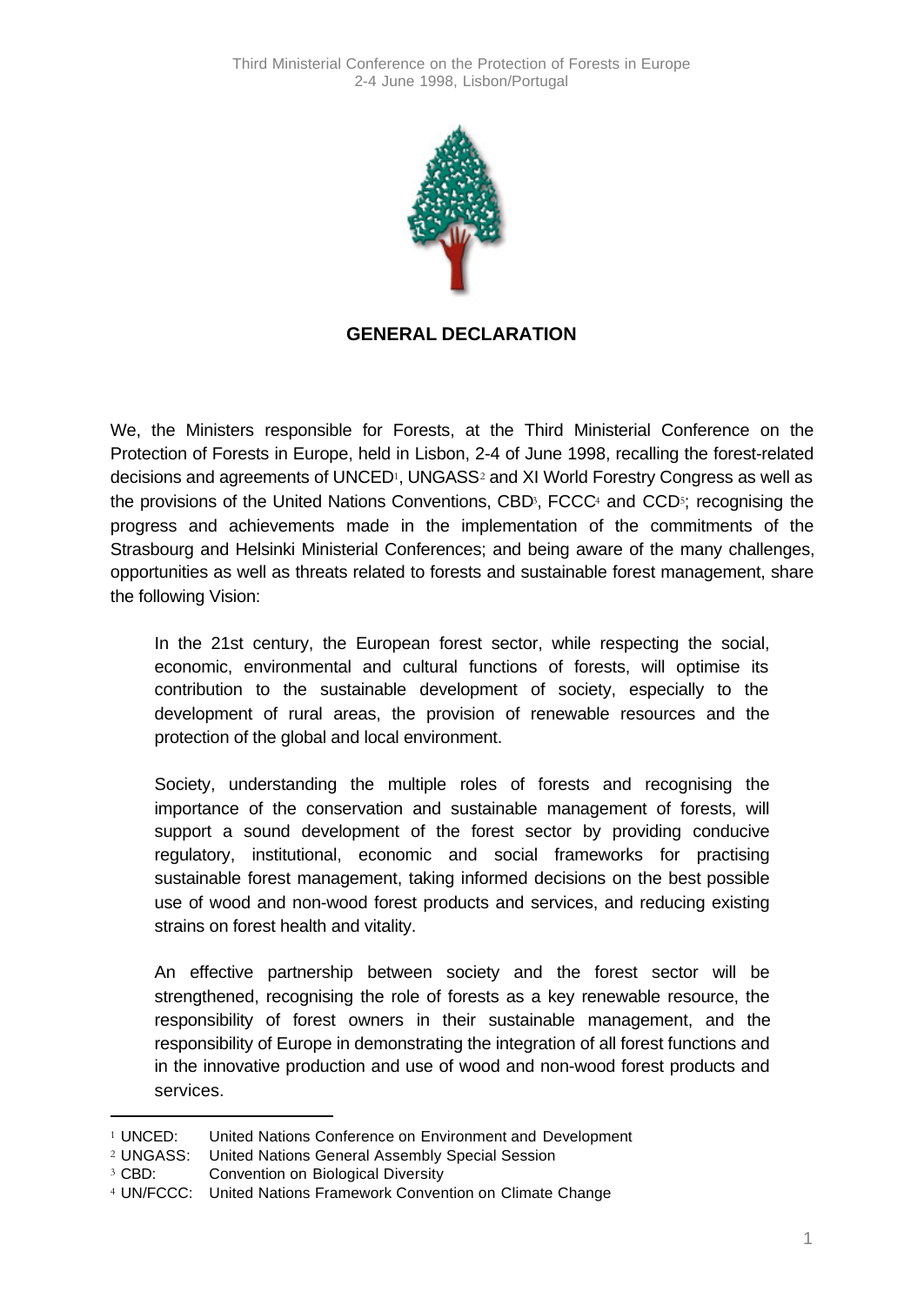The heritage of healthy and biologically diverse forests for future generations, the positive contribution to the global carbon and hydrological cycles, the protection of soil and water resources, the protection of population and infrastructures against natural hazards, the creation of income and employment particularly in rural areas and the excellence for providing recreational and cultural values for all people, are characteristics associated with forests on which generations of forest owners and society in general have built and will continue to build present and future values.

*In the spirit of the above vision, we declare our commitment to :*

- 1. Enhance the social and economic elements of sustainable forest management and strengthen the links between the forest sector and society by increasing dialogue and mutual understanding on sustainable forest management and the role of forests and forestry. Develop to their full value the potential contributions from the forest sector to rural development, employment, environment and to overall sustainable development of society by implementing the Resolution L1, "People, Forests and Forestry – Enhancement of the Socio-Economic Aspects of Sustainable Forest Management".
- 2. Further promote sustainable forest management contributing, *inter alia*, to the conservation of biological diversity, to the mitigation of the negative effects of air pollution and climatic change, and to the combat of the desertification, by:
	- a) Adopting the six Pan-European criteria for sustainable forest management, endorsing, implementing, while continually improving the Pan-European indicators for sustainable forest management and endorsing the voluntary "Pan-European Operational Level Guidelines for Sustainable Forest Management', by implementing the Resolution L2, 'Pan-European Criteria and Indicators and Operational Guidelines for Sustainable Forest Management";
	- b) Collaborating with the Ministerial Process "Environment for Europe", especially through endorsing the "Work-Programme on the Conservation and Enhancement of Biological and Landscape Diversity in Forest Ecosystems 1997-2000", promoting its implementation and future revision, in line of resolution  $H2<sup>6</sup>$  and the proposals for action agreed at the United Nations Intergovernmental Panel on Forests;
	- c) Taking action to stimulate and promote the sound use of wood and other forest based products as environmentally friendly and renewable materials;
	- d) Evaluating the role of forest ecosystems to the mitigation of climatic change, in line with the United Nations Framework Convention on Climate Change, as a carbon

l

<sup>5</sup> CCD: Convention to Combat Desertification

<sup>6</sup> H2: Helsinki Resolution 2 "General Guidelines for the Conservation of the Biodiversity of European Forests"